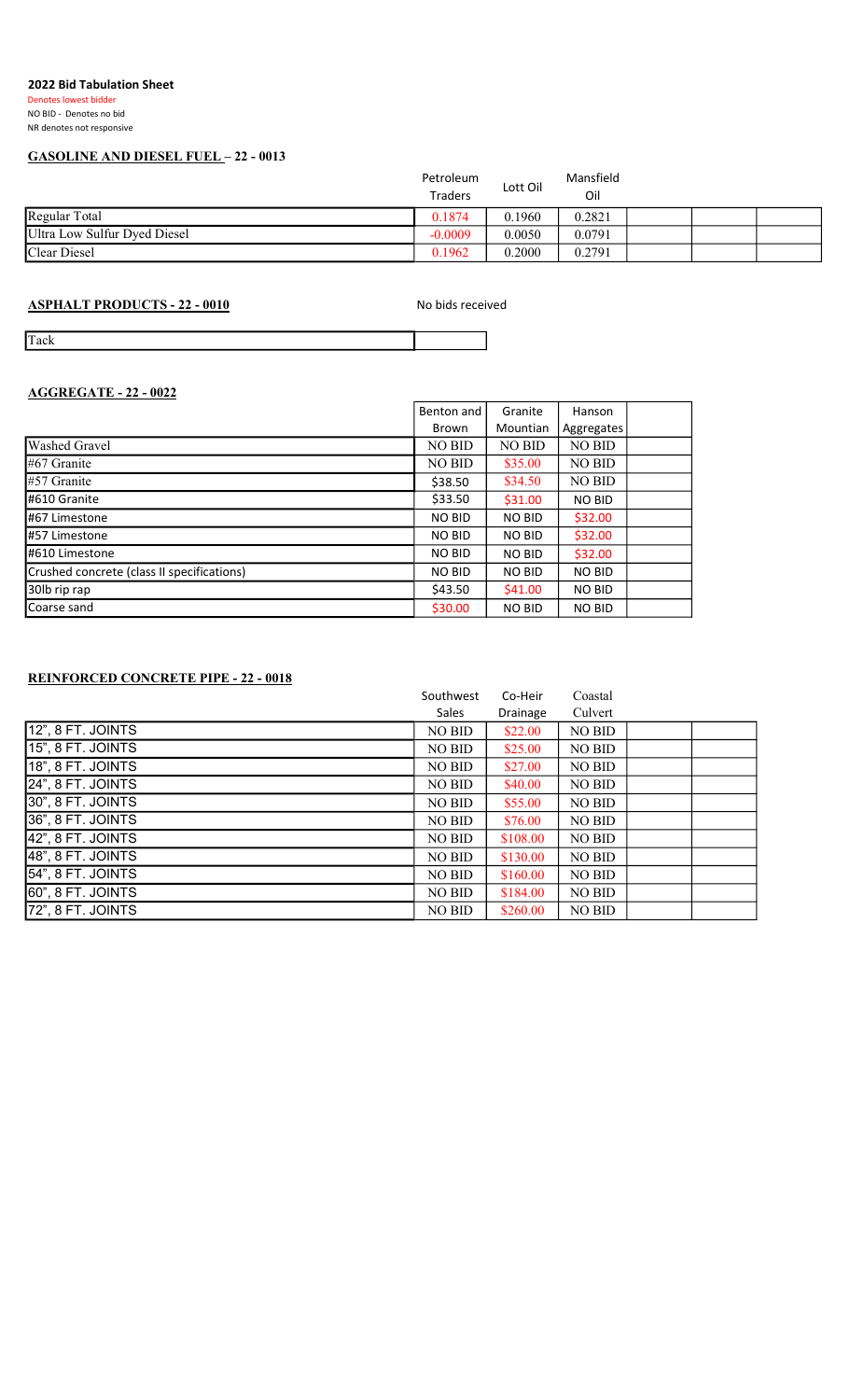# PLASTIC CULVERT PIPE - 22 - 0018

Ribbed PVC Pipe

| \$12.60 | \$11.09 |  |
|---------|---------|--|
| \$20.00 | \$17.59 |  |
| \$28.00 | \$24.96 |  |
| \$50.00 | \$44.70 |  |
| \$72.00 | \$64.06 |  |
| \$95.00 | \$87.79 |  |
|         |         |  |

## Double Wall Polypropylene Pipe

| 12", 20 ft lengths Per liner ft                | NO BID        | \$10.50  | \$11.03  |  |
|------------------------------------------------|---------------|----------|----------|--|
| 15", 20 ft lengths Per liner ft                | NO BID        | \$14.25  | \$15.17  |  |
| 18", 20 ft lengths Per liner ft                | NO BID        | \$20.25  | \$21.22  |  |
| $24$ ", 20 ft lengths Per liner ft             | NO BID        | \$30.75  | \$31.33  |  |
| 30", 20 ft lengths Per liner ft                | NO BID        | \$43.00  | \$45.14  |  |
| 36", 20 ft lengths Per liner ft                | NO BID        | \$59.00  | \$63.11  |  |
| $ 42$ ", 20 ft lengths Per liner ft            | NO BID        | \$70.00  | \$74.13  |  |
| $48$ ", 20 ft lengths Per liner ft             | NO BID        | \$94.50  | \$99.68  |  |
| $\left[60\right]$ , 20 ft lengths Per liner ft | <b>NO BID</b> | \$128.25 | \$141.05 |  |

## CORRUGATED METAL CULVERTS - 22 - 0018

| 16 gauge 12" Asphalt coated, 10 to 24' Per linear ft                    | \$37.12  | \$23.50  | \$21.03  |  |
|-------------------------------------------------------------------------|----------|----------|----------|--|
| 16 gauge 15" Asphalt coated, 10 to 24' Per linear ft                    | \$46.12  | \$29.25  | \$26.17  |  |
| 16 gauge 18" Asphalt coated, 10 to 24' Per linear ft                    | \$54.75  | \$37.00  | \$33.09  |  |
| 16 gauge 24" Asphalt coated, 10 to 24' Per linear ft                    | \$72.75  | \$46.75  | \$41.84  |  |
| 16 gauge 30" Asphalt coated, 10 to 24' Per linear ft                    | \$90.00  | \$59.25  | \$53.22  |  |
| 16 gauge 36" Asphalt coated, 16 to 20' Per linear ft                    | \$108.00 | \$70.00  | \$62.94  |  |
| 16 gauge 42" Asphalt coated, 16 to 20' Per linear ft                    | \$126.75 | \$88.50  | \$79.45  |  |
| 16 gauge 48" Asphalt coated, 20' Per linear ft                          | \$145.12 | \$101.00 | \$90.47  |  |
| 14 gauge 54" Asphalt coated, 20' Per linear ft                          | \$206.25 | \$141.75 | \$142.00 |  |
| 14 gauge 60" Asphalt coated, 20', 3"x1" or 5" x1" corrugations          | \$229.12 | \$180.00 | \$160.84 |  |
| 14 gauge 72" Asphalt coated, 20", 3"x1" or 5" x1" corrugations          | \$273.00 | \$232.50 | \$208.94 |  |
| 14 gauge 78" Asphalt coated, 20", 3"x1" or 5" x1" corrugations          | \$295.50 | \$250.25 | \$224.88 |  |
| 14 gauge 84" Asphalt coated, 20", 3"x1" or 5" x1" corrugations          | \$318.00 | \$280.00 | \$251.52 |  |
| 14 gauge 90" Asphalt coated, 20", 3"x1" or 5" x1" corrugations          | \$362.63 | \$296.75 | \$266.13 |  |
| 14 gauge 96" Asphalt coated, $20$ ", $3$ "x1" or $5$ " x1" corrugations | \$403.39 | \$317.50 | \$285.00 |  |